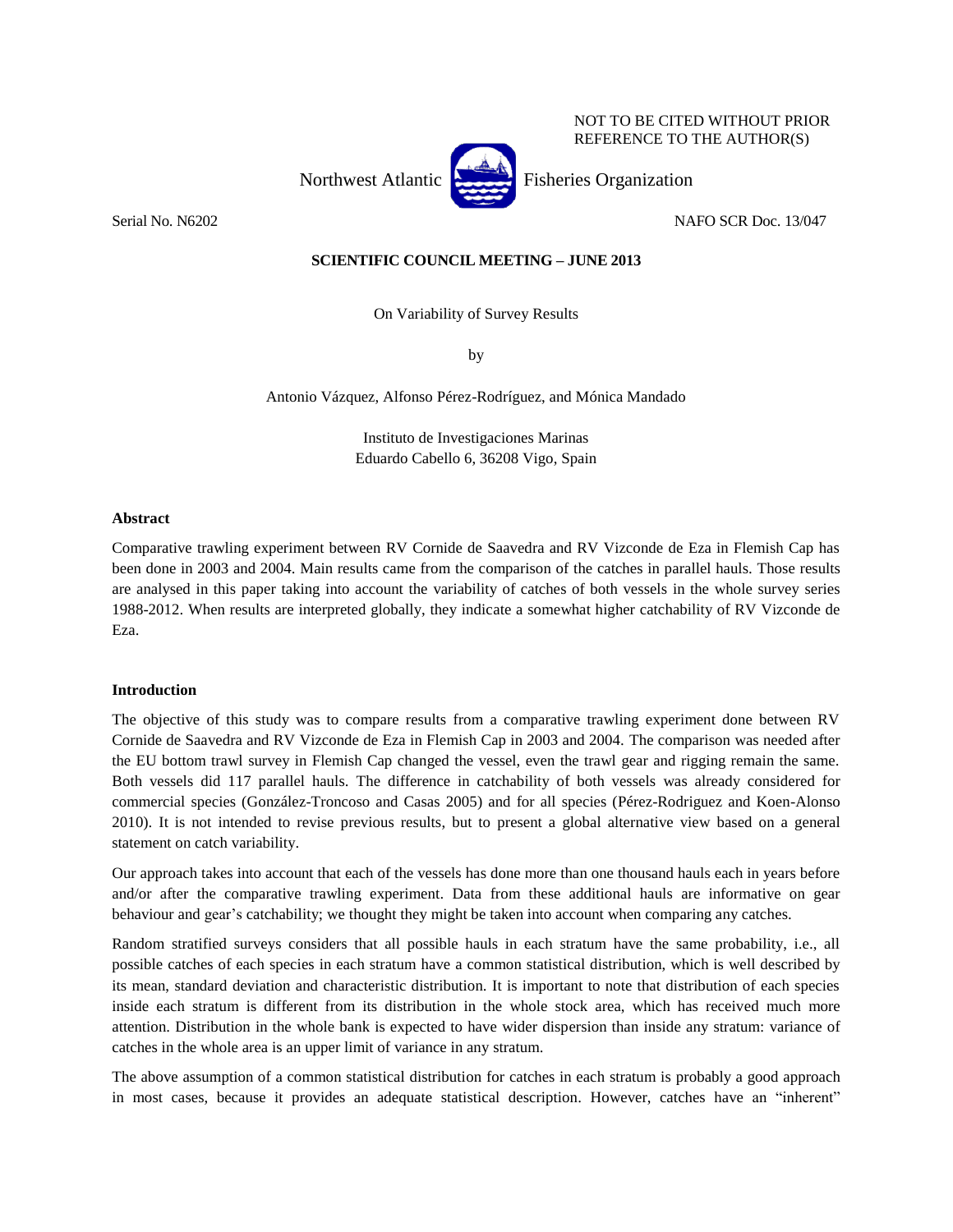variability, i.e. repeated hauls in the same position would result in different catches. This "inherent" variability would be the adequate rule to measure differences between catches of parallel hauls, like those of the comparative trawling experiment. The problem is that such variability cannot be measured. However, variance in every stratum is an upper limit for this "inherent" variance, i.e. variance in every stratum should be considered an upper limit of variance of catches done repeatedly on the same position. This consideration must be taken into account when variance in stratum is used to evaluate differences between catches of parallel hauls, as we try to use.

Let us assume that the characteristic distribution of survey catches is independent of species, year, vessel, and stratum. That is to say that, once catches has been transformed to their standardized deviates (subtracting mean and dividing by their standard deviation), their characteristic distribution is the same, so catches from different stratum and year could be gathered together in the same distribution. As we will show later, there is no evidence to reject this principle.

## **Methods**

#### *On the whole survey series*

Results of the EU bottom trawl survey on Flemish Cap from 1988 to 2012 were used to analyse the characteristic distribution of catches and their mean-variance relationship, trying to determine their parametric values. As much as 2061 hauls were available from RV Cornide de Saavedra and 1694 from RV Vizconde de Eza.

We have proceeded in two independent ways: using the original catch figures of each haul, and using their logtransformed values. This will help to capture the characteristic distribution of them. Mean and variance were calculated for each set of species/survey/stratum/vessel where more than one hauls were valid and some catch was taken. The following scheme shows the names used in figures. In the whole text, "catch" means "catch per mile towed".

|                        | Original data                 | Log-transformed data                     |  |  |  |
|------------------------|-------------------------------|------------------------------------------|--|--|--|
| Variate                | $c =$ catch per mile towed    | $log(c+1)$                               |  |  |  |
|                        | mean(c)                       | mean $log(c+1)$                          |  |  |  |
| <b>Statistics</b>      | $sd$ (c) = standard deviation | sd $(log(c+1))$                          |  |  |  |
|                        | $z = (c - mean(c)) / sd(c)$   | $z = [\log(c+1) - \text{mean log}(c+1)]$ |  |  |  |
|                        | $=$ standardized deviates     | / sd $\lfloor log(c+1) \rfloor$          |  |  |  |
| Transformed statistics | log (mean)                    |                                          |  |  |  |
| to facilitate view     | log (sd)                      |                                          |  |  |  |

#### *Mean-variance relationship*

We calculate sample mean and sample variance for catches of each species in each survey, vessel and stratum where two or more hauls were done. Figure 1 shows the mean-variance relationship with all data when original catches were used. This sample mean-variance relationship should be used as a proxy for the parametric relationship. Very high dispersion was observed when all cases were considered, but it decreases when only cases containing more hauls and catches were used.

The upper limit of sample standard deviation (sd) corresponds to maximum diversity, which is only one catch in *n* hauls. In that case:

sd (c) = mean(c) \* 
$$
\sqrt{n}
$$
,  
log (sd) = log (mean) + log(n) / 2

Maximum number of hauls per stratum has been 11, and  $log(11)/2=0.52$ . The upper red line in Figure 1 is 0.6 above diagonal, and it illustrates this limit.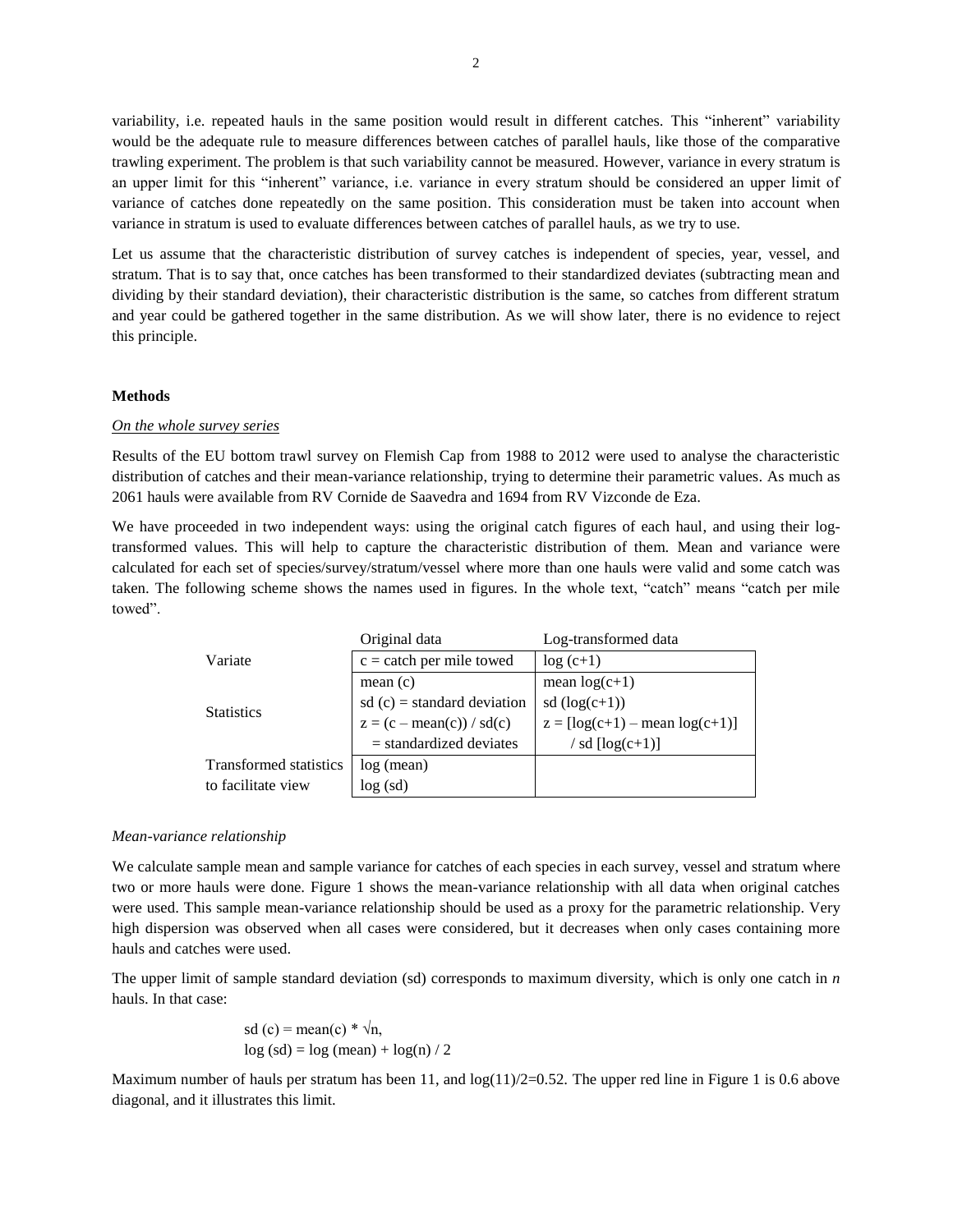Strata with only few hauls or few catches were bad estimators of mean and variance, so we repeated the plots in Figure 1 only using the best estimators:

- strata with 5 or more hauls
- strata with 10 or more hauls
- strata with 5 or more catches
- strata with 10 or more catches

Results indicate the consistency of the relationship: mean = standard deviation, which is equivalent to 100% variation coefficient.

#### *Characteristic distribution of catches*

Figure 2 shows distribution of standard deviates in the above five cases. These sample distributions are a proxy for the parametric characteristic distribution. We noted that, when only one catch was achieved in a stratum, when there was only one haul with catches and several hauls without them, standard deviates are fix and discrete values, only dependent of the number of hauls. This implies that, in those cases, normalized deviates from sample statistics are very poor proxies of the parametric distribution: they have fixed values instead of being distributed in the whole range of possible values.

The observed characteristic distribution, which is best approximated using catches from most abundant species in strata with more hauls, is close to normal, even it shows positive skewness.

## *Log-transformed catches*

Same approach was done with log-transformed catches (catch  $+ 1$ ). Mean-variance relationship is shown in Figure 3. In there, the general grouping of data around several sloping lines hide the fact that expected limits are constant values.

In theory, when the squared mean of a variable is equal its variance (as we have concluded for catches in one stratum), the log-transformed values have a constant variance.

| Let it be: | x=logN $(\mu, \sigma^2)$                 |                                                     |
|------------|------------------------------------------|-----------------------------------------------------|
| Then:      | $\mathcal{E}(x) = EXP(\mu + \sigma^2/2)$ | $V(x) = [EXP(\sigma^2) - 1] * EXP(2\mu + \sigma^2)$ |
|            | If variance $V(x) = [\mathcal{E}(x)]^2$  |                                                     |
| then:      | $\sigma = \sqrt{\log(2)} = 0.55$         |                                                     |

So, in such cases, the standard deviation of log-catches is expected to be close to a constant if they were log-normal distributed. Available catch data only allows a limited confirmation of this fact (Figure 3), mainly due to those cases with scarce hauls or catches. When only cases with the highest number of hauls and the most frequent catches are selected, the parametric value sd=0.55 is better supported.

Characteristic distribution of log-transformed data approaches normal, even it has negative skewness (Figure 4), but the goodness of fit was at the same level that untransformed catches (Figure 2). We concluded that catches are equally fitted to a normal or log-normal distribution: differences are not conclusive.

Both Figures 1 and 2 were repeated plotting data from each vessel in a different colour, and no segregation was observed. The exercise was repeated by differentiating surveys, strata or species, and again, no discrimination was observed. We concluded that distribution of survey catches is independent of species, year, vessel, and stratum, as pointed out in the Introduction.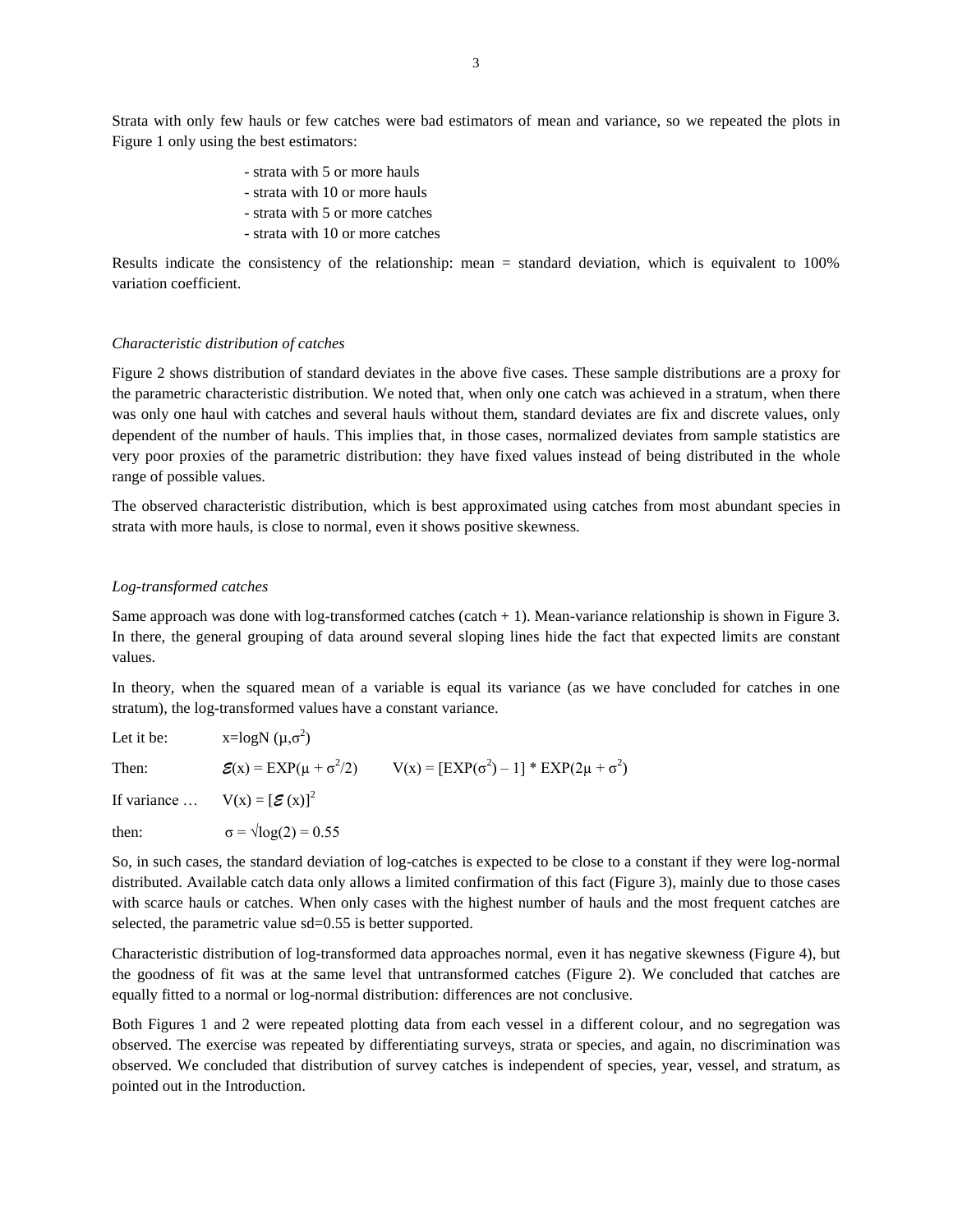## *Paired comparison*

We are now focused on the 117 parallel hauls done by the two RVs in 2003 and 2004. The following analysis is a test of the null hypothesis: both vessels have the same catchability for each species. In our case, mean and variance is different for each pair, so no standard pair comparison ANOVA is possible. Assuming a particular mean and variance for each paired catches, one of each vessel, we calculated to the standard deviate of catch difference in each pair.

Let it be c1 and c2 catches of one pair. Accepting a normal distribution of catches (c), we assume:

mean (c) = 
$$
(c1 + c2) / 2
$$

Sample mean is used instead of parametric mean, and it is an important source of dispersion.

Null hypothesis:  $(c1 - c2) = N(0, sd^2)$ .

sd  $(c)$  = mean (c) - this is a key point: it is the results of the previous section on meanvariance relationship.

sd  $(c1 - c2) = \sqrt{2} \times$  sd  $(c)$ standardized deviate of (c1 – c2),  $z = (c1 - c2) / [\sqrt{2} \times (c1 + c2) / 2] = (c1 - c2) / (c1 + c2) \times \sqrt{2}$ 

Taking into account that  $z = N(0,1)$ , mean (z) for each species in each year when *n* pairs are available is:

mean 
$$
(z) = N(0, 1/n)
$$

A test of the null hypothesis is departure of mean(z) from zero:

$$
z = \text{mean}(z) / \sqrt{(1/n)} = \sum [(c1 - c2) / (c1 + c2)] \times 1.414 / \sqrt{(n)} \tag{1}
$$

We use  $\tilde{z}$  instead of z to differentiate the global mean from the value of each pair of parallel hauls. Both are standardized deviates: N(0,1).

z is a mean of z's from each sets of pair hauls; it is an overall measure of differences between the two vessels for one species in one year and expressed in standard deviate units: positive values indicate a greater catchability of RV Vizconde de Eza than RV Cornide de Saavedra, and negative values the opposite relationship.

The same approach, but based on a log-normal distribution of catches, gives to:

 $mean = [log(c1) + log(c2)] / 2$ sd  $[log(c)] = 0.55$  - this is also the key point from previous section on mean-V() relationship. sd  $[\log(c1) - \log(c2)] = 0.55 \times \sqrt{2} = 0.776$ standardized deviate,  $z = \left[\log(c1) - \log(c2)\right] / 0.776$  $z = \text{mean}(z) / \sqrt{(1/n)} = \sum \left[ \log(c1 / c2) \right] / 0.776 / \sqrt{(n)}$  [2]

## **Results**

There was 114 species where the calculation was possible (Table 1).

Figures 5 and 6 show the results from [1] and [2] respectively. Each point of the left side graphics represents the results for one species in both years: 2003 in x axis vs 2004 in y axis. Both axes are z values that measure how much catchability of RV Vizconde de Eza is bigger than RV Cornide de Saavedra. When both coordinates of a point are positive it means that catchability for that species was bigger in both years, that is to say, results are fully consistent. When both coordinates are negative it means the opposite catchabilities, but it is also consistent. When a point is the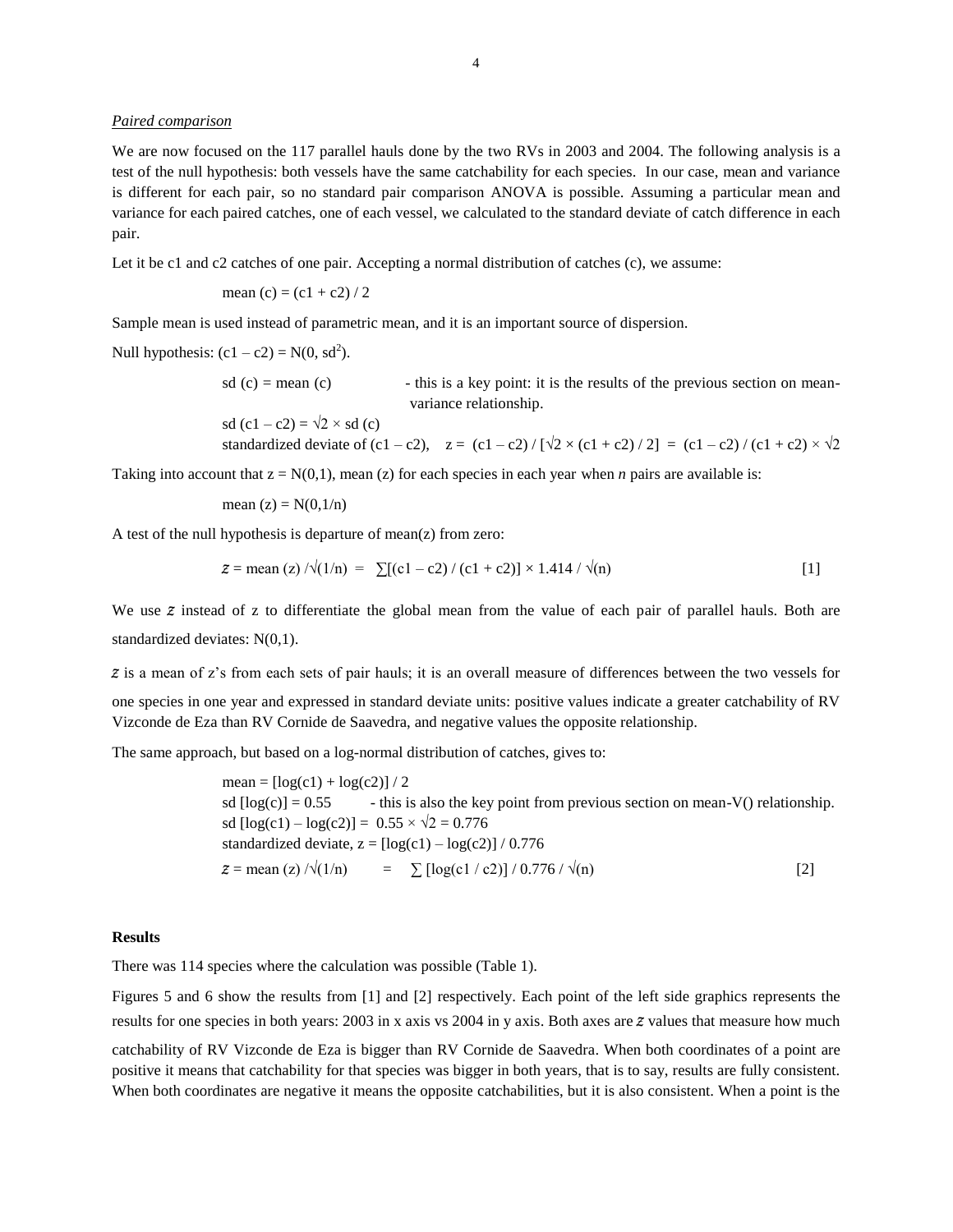$+/-$  or  $-/-$  region, it indicates some inconsistence of results. Upper left graphic in both figures indicates that most species belong to a common pool of values centred in some positive-positive  $(+/+)$  region. Cases out of this group are the various redfish species in the regions  $-\prime$ + and  $+\prime$ -. This group of species shows highly significant differences, but with opposite sign from one year to the other. Other species outside the main group are:

| Figure 5                  | Figure 6                 |
|---------------------------|--------------------------|
| Lumpenus lumpretaeformis  | Lumpenus lumpretaeformis |
| Pontophilus norvegicus    | Sergestes arcticus       |
| Mallotus villosus         | Myctophidae              |
| Lycodes reticulatus       | Anarhichas minor         |
| Paguridae                 | Pontophilus norvegicus   |
| Spirontocaris liljeborgii | Gadus morhua             |
| Lebbeus polaris           | Paguridae                |
|                           | Lycodes esmarki          |

There is not any obvious common characteristic of these species that could explain their particular behaviour.

Instead of analysing the behaviour of individual species, plots in Figures 5 and 6, left, the distribution of the whole points could be considered. The points shows a common global distribution and it seems to indicate a random dispersion of values around some point in the +/+ region. This approach is interpreted as all points belonging to a common distribution, so the particular position of each species is meaningless. The only firm conclusion would be that this global distribution is centred in  $a +/+$  region.

In support of this last interpretation is that plots in Figure 5 (assumed normal distribution) are enclosed in a -2.5 to 2.5 square, the 99% limits. The global distribution is slightly displaced to some  $+/+$  point equidistant of both axes. Dispersion is higher in Figure 6 (assumed log-normal distribution): plots are in a -5 to 5 standard deviation square. This high dispersion would be the results of variance underestimation: the use of sample mean as a proxy for parametric mean and, hence, for standard deviation, increases dispersion of any results.

In the right side of Figures 5 and 6, the same Z values of both 2003 and 2004 are plotted vs number of available paired hauls with catches for that species. Plots are presented to judge the existence of some relationship between the deviation (z) and the number of available paired hauls. Points with high x values correspond to wide distributed

species, while low x values belong to scarce species or those restricted to a particular area. Plots in top-right of both figures indicated a positive relationship, but redfish was the main responsible. If those species are excluded, no relationship is observed.

#### **Discussion**

In this exercise we deal with sample distribution of catches, trying to understand its parametric distribution. Because sample distribution of scarce species catches is not a continuous distribution but a discrete one, only catches of most abundant species provide a good approximation to a parametric distribution. It allows to justify parametric mean and variance for catches in the original scale or log-transformed.

The availability of comparative surveys in two years allows to compare results from one year with the other, and to get a better view of the significance of differences. Two year experiments have been a good procedure. It is well known that there was some differences in procedures of each year, which were not consider here, but it does not question the method, and we hope it does not modify main conclusions.

Changes in catchability of redfish are unexplainable. It reinforces the idea that catchability of redfish is quite dependent of many factors from both the trawl gear and the oceanographic conditions, and it is clear that those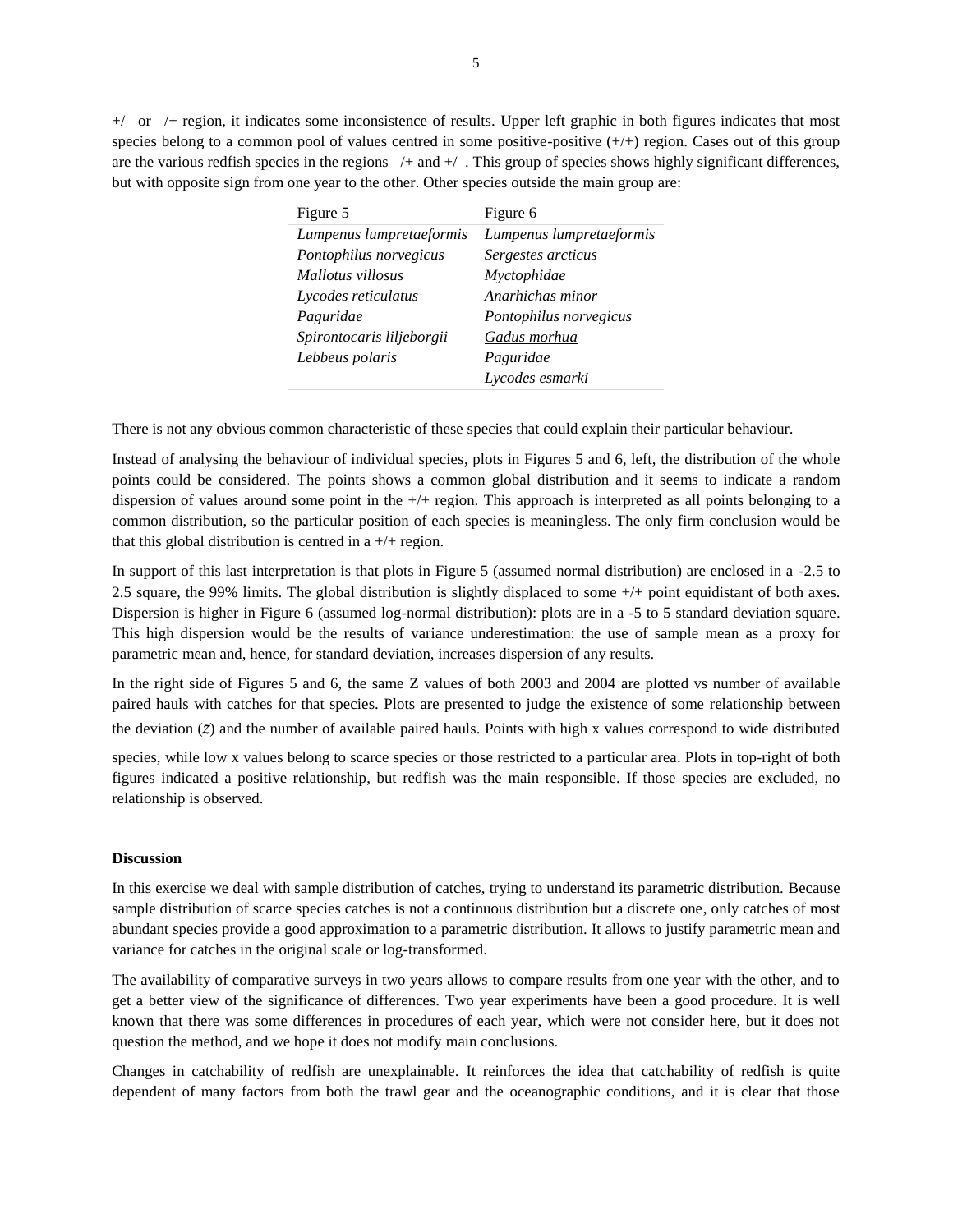factors are uncontrolled. In this context, it is remarkable that deep changes in survey abundance year to year were often observed, and they were attributed to some uncontrolled source of variability in catchability.

Species cited in the Results' section are candidates to have catchability differences by vessel. All other species seem to produce a common pool of deviates centred in the +/+ region (Figures 5 and 6, left), which could be interpreted as catchability of RV Vizconde de Eza being somewhat higher than RV Cornide de Saavedra. This common pool of deviates could be due to each species having its own behaviour, and catchability being quite sensible to any change in gear/vessel.

The occurrence of some higher catchability of RV Vizconde de Eza than RV Cornide de Saavedra is coherent with more stability of the gear provided by RV Vizconde de Eza. It uses a trawl winch that maintains equal tension on each wire; it should allow a symmetric and more stable shape of the trawl gear. The occurrence of a common behaviour of all species is reasonable taking into account that both vessels use the same gear and the same rigging; results do not allow a differentiated behaviour for each species.

## **References**

- González-Troncoso, D. and M. Casas 2005. Calculations of the calibration factors from the comparative experience between the RV Cornide de Saavedra and the RV Vizconde de Eza in Flemish Cap in 2003 and 2004. *NAFO SCR Doc.* 05/29.
- Pérez-Rodriguez, A. and M. Koen-Alonso 2010. Standardization of time series for the EU bottom trawl Flemish Cap survey: Estimation of conversion factors between RV Cornide de Saavedra and RV Vizconde de Eza. *NAFO SCR Doc.* 10/22.

Vázquez, A.– 2002. Catchability comparison between Lofoten and Campelen gears. *NAFO SCR Doc.* 02/74.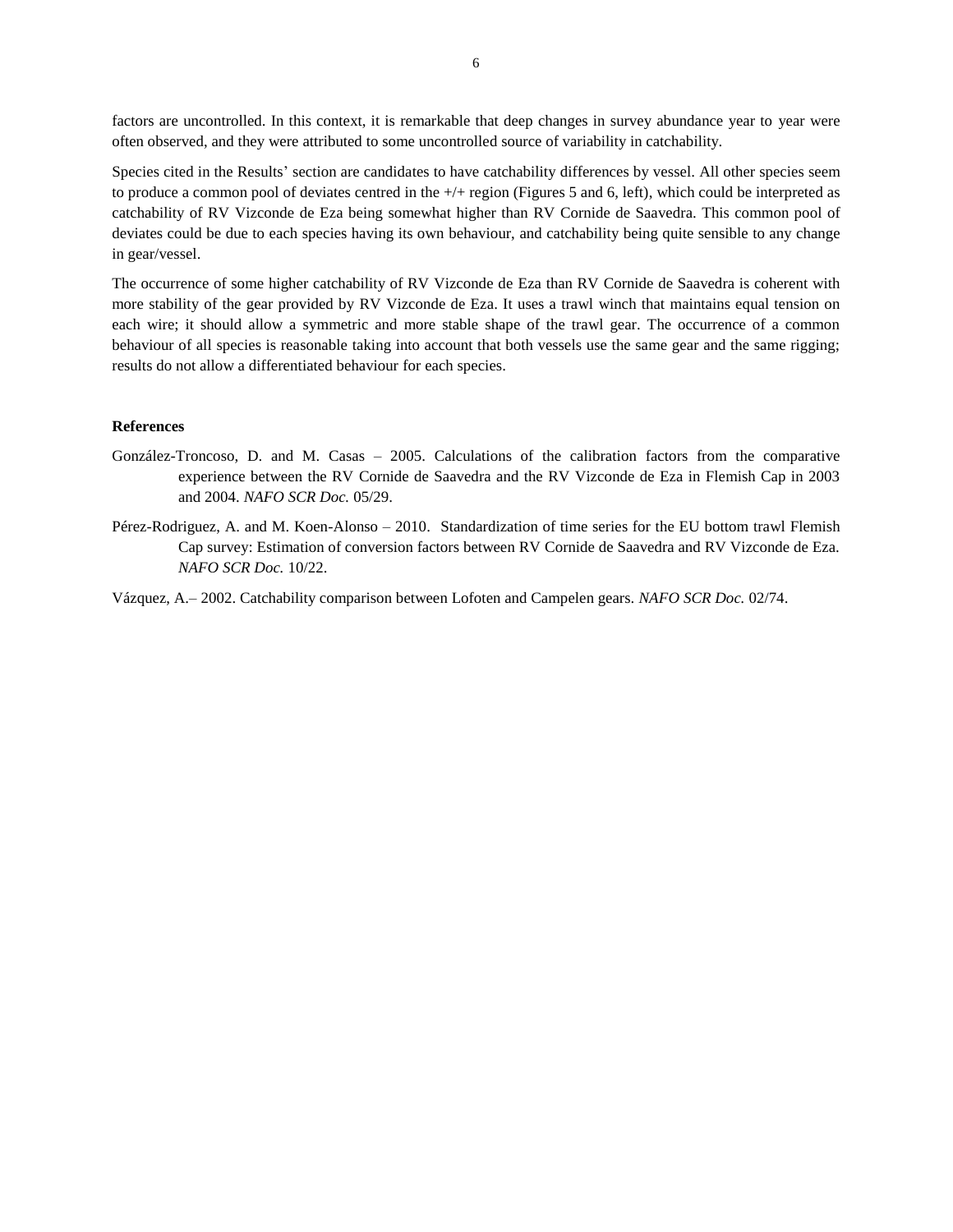Table 1 – List of species. Overall number of data and z with both catches and log-catches.

|                           |                  | catch                                                 |                | log-catch    | Anarhichas minor              | 71               | 3.49             | 71             | 17.2         |
|---------------------------|------------------|-------------------------------------------------------|----------------|--------------|-------------------------------|------------------|------------------|----------------|--------------|
|                           | n                | $\mathbf{Z}% ^{T}=\mathbf{Z}^{T}\times\mathbf{Z}^{T}$ | $\mathbf n$    | $\mathbf{Z}$ | Lumpenus lampretaeformis      | 82               | 8.91             | 82             | 36.46        |
| Petromyzon marinus        | $\overline{c}$   | $\overline{c}$                                        | $\mathfrak{2}$ | 9.75         | Leptoclinus maculatus         | 1                | 1.41             | $\mathbf{1}$   | 1.47         |
| Centroscyllium fabricii   | $\boldsymbol{2}$ | 0.68                                                  | $\mathbf{2}$   | 1.57         | Scomberesox saurus            | 1                | $-1.41$          | $\mathbf{1}$   | $-4.49$      |
| Raja sp.                  | 3                | 2.45                                                  | 3              | 11.54        | Poromitra megalops            | 4                | 1.41             | 4              | 3.89         |
| Amblyraja radiata         | 99               | 2.96                                                  | 99             | 10.31        | Scopelogadus beanii           | $\boldsymbol{2}$ | $-2$             | $\overline{c}$ | $-6.73$      |
| Malacoraja senta          | 33               | 1.31                                                  | 33             | 1.34         | Sebastes (sobrecopo)          | 10               | $-4.47$          |                | $10 - 15.01$ |
| Rajella fyllae            | 6                | $-1.15$                                               | 6              | $-7.78$      | Sebastes (juveniles)          | 92               | 6.63             | 92             | 53.6         |
| Dipturus linteus          | $\mathbf{1}$     | 1.41                                                  | $\mathbf{1}$   | 7.76         | Sebastes norvegicus           | 92               | 1.77             | 92             | 25.11        |
| Bathyraja spinicauda      | 19               | 0.23                                                  | 19             | 1            | Sebastes sp.                  | 99               | $-2.13$          | 99             | $-28.16$     |
| Synaphobranchus kaupii    | 10               | 3.14                                                  | 10             | 10.4         | Sebastes mentella             | 71               | 2.45             | 71             | 29.19        |
| Serrivomer beanii         | 12               | $-0.05$                                               | 12             | $-0.03$      | Sebastes fasciatus            | 97               | 2.28             | 97             | 29.23        |
| Nemichthys scolopaceus    | 15               | 0.57                                                  | 15             | 1.74         | Triglops murrayi              | 30               | 0.96             | 30             | 2.08         |
| Notacanthus chemnitzii    | 4                | $-0.13$                                               | 4              | $-3.06$      | Cottunculus microps           | 18               | 1.48             | 18             | 6.44         |
| Mallotus villosus         | 44               | 4.01                                                  | 44             | 11.55        | Cottunculus thomsonii         | 7                | $-2.07$          | 7              | $-7.27$      |
| Argentina silus           | 5                | 1.9                                                   | 5              | 4.75         | Aspidophoroides monopterygius | 15               | 3.26             | 15             | 4.05         |
| Bathylagus euryops        | 6                | 2.31                                                  | 6              | 4.01         | Leptagonus decagonus          | $\mathbf{1}$     | 1.41             | $\mathbf{1}$   | 4.24         |
| Normichthys operosus      | $\mathbf{1}$     | 1.41                                                  | $\mathbf{1}$   | 3.3          | Liparidae                     | $\mathbf{1}$     | 1.41             | $\mathbf{1}$   | 2.41         |
| Alepocephalidae           | 3                | 2.45                                                  | 3              | 3.21         | Liparis sp.                   | $\mathbf{1}$     | 1.41             | $\mathbf{1}$   | 2.08         |
| Xenodermichthys copei     | $\mathfrak{2}$   | $\mathbf{0}$                                          | $\overline{2}$ | $-0.99$      | Liparis fabricii              | $\mathfrak{2}$   | $\mathfrak{2}$   | $\overline{c}$ | 4.73         |
| Gonostoma elongatum       | $\mathbf{1}$     | 1.41                                                  | $\mathbf{1}$   | 4.59         | Glyptocephalus cynoglossus    | 75               | 3.27             | 75             | 13.78        |
| Maurolicus muelleri       | 5                | $-1.33$                                               | 5              | $-1.85$      | Hippoglossoides platessoides  | 73               | 1.23             | 73             | 5.16         |
| Argyropelecus sp.         | $\mathfrak{2}$   | $\boldsymbol{2}$                                      | $\mathbf{2}$   | 1.96         | Reinhardtius hippoglossoides  | 89               | $-0.58$          | 89             | $-3.17$      |
| Argyropelecus hemigymnus  | $\mathfrak{2}$   | $\overline{c}$                                        | $\mathfrak{2}$ | 1.63         | Hippoglossus hippoglossus     | 10               | $-0.89$          | 10             | $-7.58$      |
| Flagellostomias boureei   | $\mathbf{1}$     | $-1.41$                                               | $\mathbf{1}$   | $-1.76$      | Gastropoda                    | 7                | 3.74             | 7              | 12.36        |
| Malacosteus niger         | $\overline{4}$   | 1.05                                                  | 4              | 2.52         | Cephalopoda                   | 1                | 1.41             | $\mathbf{1}$   | 1.05         |
| Chauliodus sloani         | 16               | 0.63                                                  | 16             | 2.48         | Semirossia sp.                | 44               | 3.03             | 44             | 5.12         |
| Stomias boa               | 24               | 2.69                                                  | 24             | 7.78         | Oegopsida                     | $\boldsymbol{2}$ | $\boldsymbol{2}$ | $\overline{c}$ | 4.3          |
| Arctozenus risso          | 25               | 1.29                                                  | 25             | 4            | Histioteuthis sp.             | 3                | 0.82             | 3              | 1.92         |
| Magnisudis atlantica      | 24               | 0.05                                                  | 24             | 0.1          | Histioteuthis bonnellii       | 1                | $-1.41$          | $\mathbf{1}$   | $-7.09$      |
| Myctophidae               | 26               | $\overline{4}$                                        | 26             | 13.19        | Ommastrephidae                | $\mathbf{1}$     | 1.41             | $\mathbf{1}$   | 4.48         |
| Ceratoscopelus maderensis | $\mathbf{1}$     | $-1.41$                                               | $\mathbf{1}$   | $-1.76$      | Illex illecebrosus            | 99               | 4.11             | 99             | 11.58        |
| Lampanyctus sp.           | $\mathbf{1}$     | 1.41                                                  | $\mathbf{1}$   | 3.69         | Octopoda                      | 5                | 3.16             | 5              | 5.85         |
| Notoscopelus kroeyeri     | 9                | $-0.67$                                               | 9              | $-3.61$      | Bathypolypus arcticus         | 17               | 0.99             | 17             | 2.58         |
| Benthosema glaciale       | 13               | 2.18                                                  | 13             | 4.93         | Cirroteuthidae                | 1                | 1.41             | 1              | 8.35         |
| Lampadena speculigera     | 6                | 2.2                                                   | 6              | 6.88         | Eusergestes arcticus          | 21               | 4.62             | 21             | 17.92        |
| Myctophum punctatum       | 9                | 2.36                                                  | 9              | 3.15         | Sergia robusta                | 8                | 2.49             | 8              | 5.36         |
| Lophius americanus        | $\mathfrak{2}$   | $\boldsymbol{0}$                                      | $\overline{c}$ | $-0.2$       | Aristaeopsis edwardsiana      | $\mathbf{1}$     | $-1.41$          | $\mathbf{1}$   | $-4.38$      |
| Antimora rostrata         | 9                | $-0.22$                                               | 9              | $-0.41$      | Acanthephyra pelagica         | 10               | 2.01             | 10             | 4.63         |
| Gadus morhua              | 59               | 2.57                                                  | 59             | 14.04        | Acanthephyra purpurea         | 3                | 0.82             | 3              | 4.71         |
| Pollachius virens         | $\mathbf{1}$     | 1.41                                                  | $\mathbf{1}$   | 8.7          | Pasiphaea tarda               | 12               | 1.11             | 12             | 1.49         |
| Melanogrammus aeglefinus  | $\tau$           | 0.12                                                  | 7              | 2.55         | Pasiphaea multidentata        | $\mathbf{1}$     | 1.41             | $\mathbf{1}$   | 5.07         |
| Micromesistius poutassou  | $\mathfrak{2}$   | $\boldsymbol{0}$                                      | $\overline{2}$ | $-0.07$      | Parapasiphae sulcatifrons     | 12               | 0.82             | 12             | $-2.06$      |
| Phycis chesteri           | 70               | 3.56                                                  | 70             | 8.49         | Spirontocaris liljeborgii     | 28               | 6.17             | 28             | 14.34        |
| Urophycis tenuis          | 14               | 1.76                                                  | 14             | 6.12         | Lebbeus polaris               | 35               | 5.73             | 35             | 13.82        |
| Enchelyopus cimbrius      | 25               | 1.2                                                   | 25             | 4.25         | Pandalus borealis             | 102              | 2.42             | 102            | 5.17         |
| Gaidropsarus ensis        | 40               | 0.89                                                  | 40             | 1.03         | Atlantopandalus propinquus    | $\mathfrak{2}$   | $\overline{c}$   | $\overline{2}$ | 4.65         |
| Gaidropsarus argentatus   | $\boldsymbol{2}$ | $\mathfrak{2}$                                        | $\overline{c}$ | 6.53         | Sabinea hystrix               | 10               | $-0.89$          | 10             | $-0.44$      |
| Coryphaenoides rupestris  | 6                | $-0.34$                                               | 6              | 0.45         | Sabinea sarsii                | 58               | 3.14             | 58             | 6.31         |
| Nezumia bairdii           | 69               | 1.87                                                  | 69             | 4.18         | Pontophilus norvegicus        | 54               | 8.82             | 54             | 17.48        |
| Macrourus berglax         | 26               | $-0.15$                                               | 26             | $-1.65$      | Stereomastis sculpta          | 3                | 0.82             | 3              | 3.11         |
| Lycenchelys paxillus      | 1                | $-1.41$                                               | 1              | $-3.53$      | Paguridae                     | 17               | 5.83             | 17             | 15.74        |
| Lycodes reticulatus       | 67               | 5.17                                                  | 67             | 20.42        | Lithodes maja                 | 20               | $-0.64$          | 20             | $-2.79$      |
| Lycodes esmarkii          | 38               | $-1.87$                                               |                | 38 -12.71    | Neolithodes grimaldii         | 2                | $\boldsymbol{0}$ | 2              | 0.43         |
| Lycodes vahlii            | 7                | -0.15                                                 | 7              | $-0.52$      | Hyas araneus                  | 1                | $-1.41$          | $\mathbf{1}$   | $-2.47$      |
| Lycodonus flagellicauda   | 5                | 1.9                                                   | 5              | 7            | Hyas sp.                      | $\mathbf{1}$     | 1.41             | $\mathbf{1}$   | 2.32         |
| Anarhichas denticulatus   |                  | 1.58                                                  | 55             | 9.27         | Chionoecetes opilio           | 63               | 2.07             | 63             | 3.28         |
| Anarhichas lupus          | 55<br>89         | 2.53                                                  | 89             | 7.93         | Euphausiacea                  | 2                | 2                | 2              | 3.64         |
|                           |                  |                                                       |                |              |                               |                  |                  |                |              |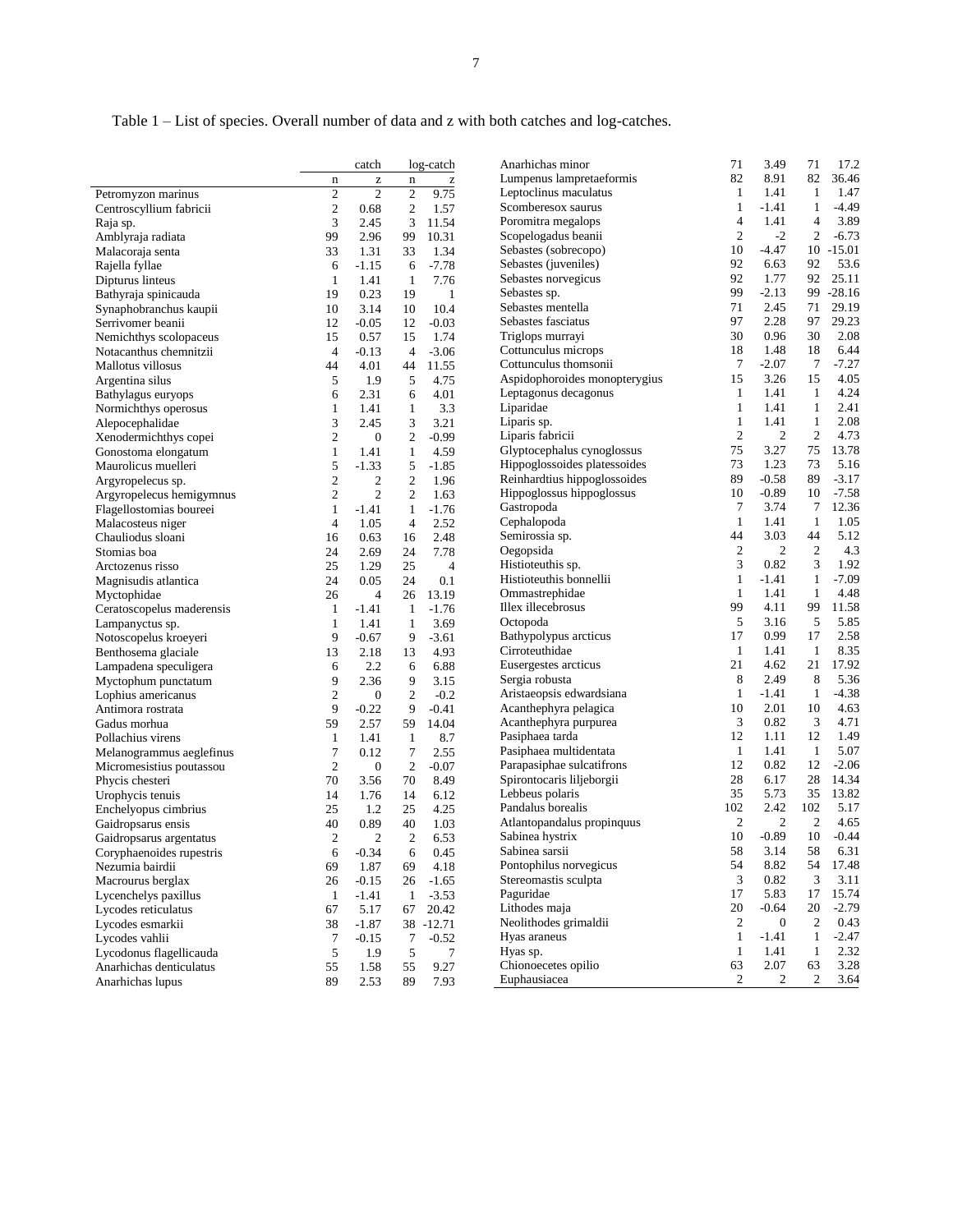

**Figure 1** – Relationship between mean catch and standard deviation (sd) of catches in each stratum. Red lines indicate angle bisector of axes  $(y = x)$  and angle bisector + 0.6, i.e.:  $(y = x+0.6)$ .

Upper left – total set of data (14 150 cases) Upper middle – Strata with 5 or more hauls: nh>4 (9 835 cases) Upper right – Strata with 10 or more hauls: nh>9 (1 114 cases) Lower left – Strata with 5 or more catches: nc>4 (3 863 cases) Lower right – Strata with 10 or more catches: nc>9 (285 cases)



**Figure 2** – Normalized deviation of the catch using sample mean and standard deviation.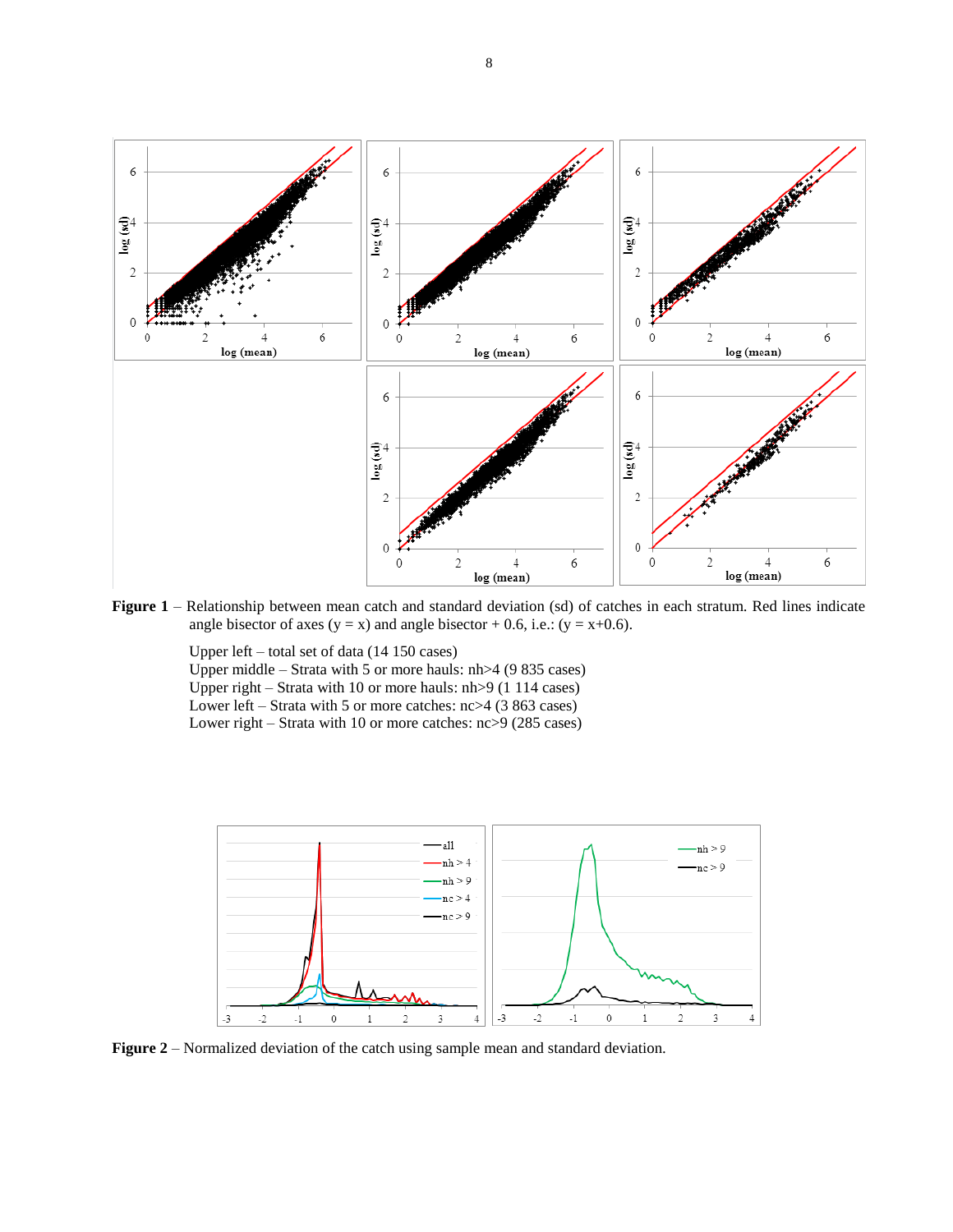

**Figure 3** – Mean-standard deviation relationship of log-transformed catch. The five pictures have the same source as in Figure 1. Red line indicates the line  $sd = 0.55$ .



**Figure 4** – Normalized deviation of the log-transformed catch using sample mean and standard deviation.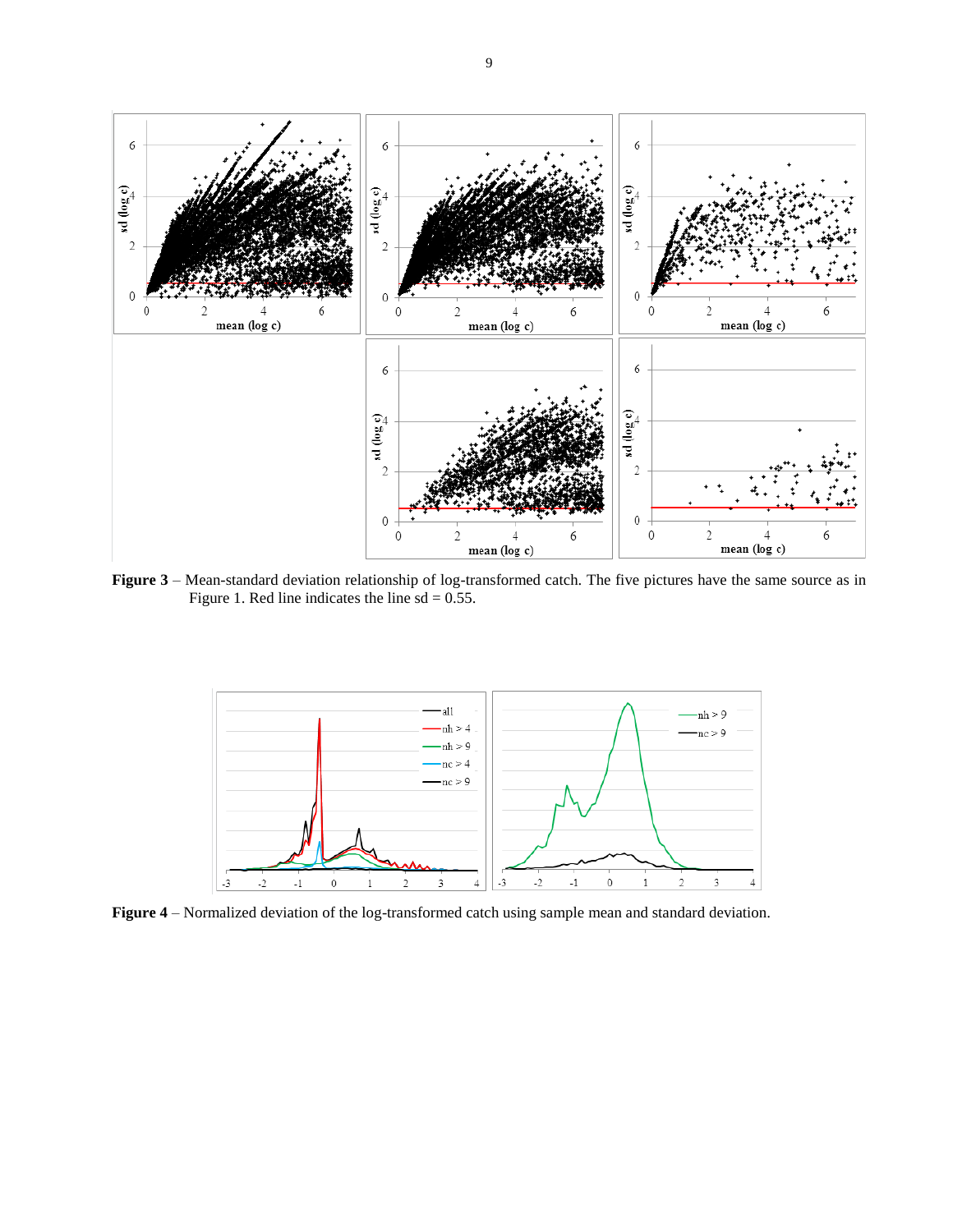

**Figure 5** – Each point represents the standard deviate (z) of each species from the null hypothesis: both vessels have the same catchability. All graphics have the same points but organized in a different way. Left side graphics: z of 2004 vs z in 2003. Right graphics: z of both years in different colours (2004 in black, 2003 in red) vs number of paired hauls available.